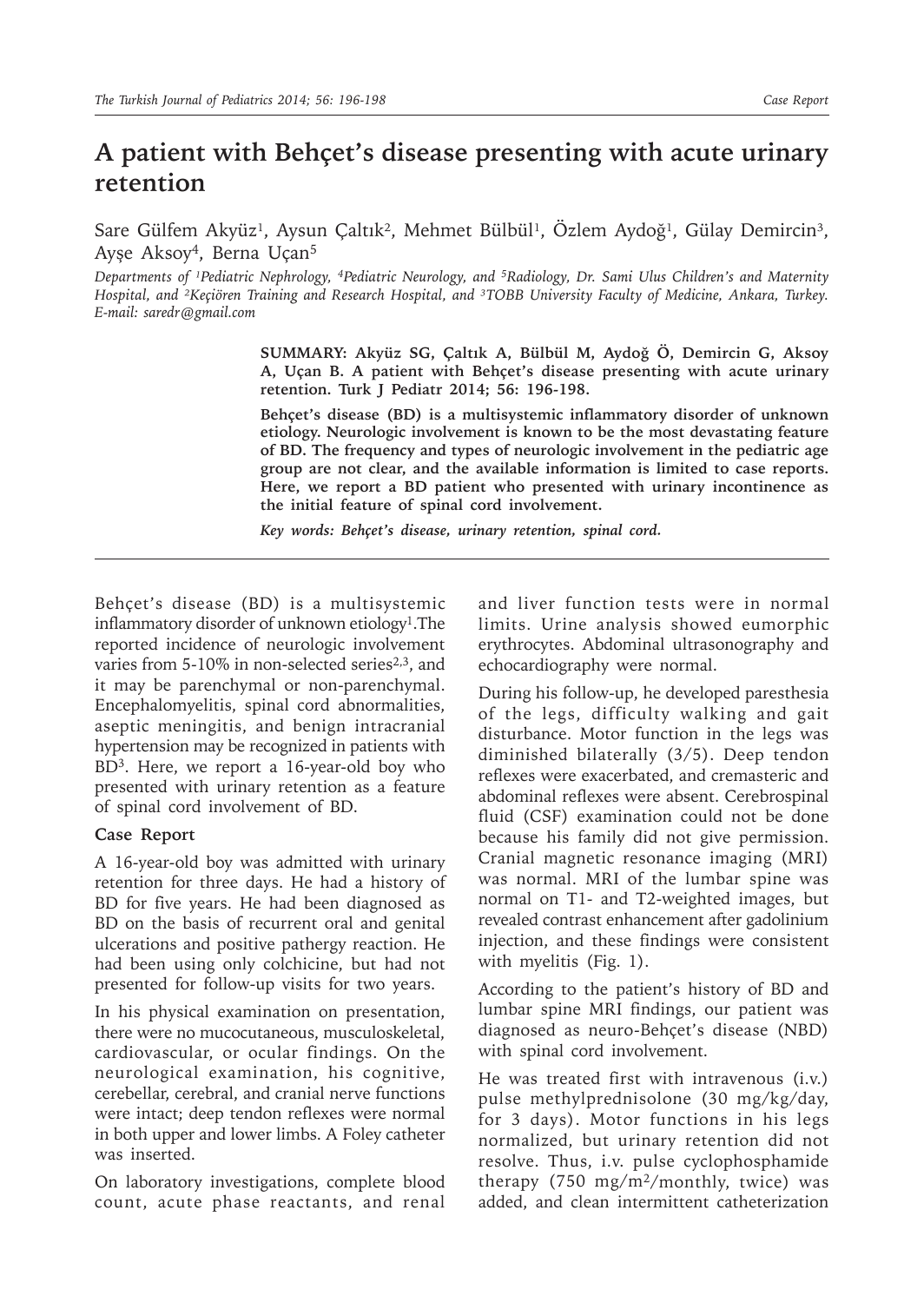for urinary retention was continued. We also continued tapering the dose of prednisolone orally (starting dose of 2 mg/kg/day, tapered to 0.75 mg/kg/day in 45 days). His muscle strength had almost fully recovered in the second month of the treatment, but he still required clean intermittent catheterization.

### **Discussion**

Behçet's disease (BD) is a multisystemic inflammatory disorder of unknown etiology<sup>1</sup>. A higher incidence in families with more than one member with BD suggests a genetic anticipation<sup>4</sup>. Although the usual onset of BD is in the third or fourth decade, pediatric cases have also been reported $4,5$ . In addition to mucocutaneous and ocular involvement, BD may also involve the joints, blood vessels, and gastrointestinal and nervous systems $4.5$ .

Neurologic involvement was reported in 5-10% of the cases in a large series of BD<sup>2</sup>. NBD is mainly in two major forms: parenchymal central nervous system involvement and cerebral venous sinus thrombosis (CVST). CVST mainly occurs in the pediatric age group as compared to adult-onset NBD, in which parenchymal neurologic involvement is more frequent. The frequency and types of the neurologic involvement in the pediatric age group are not clear, and available information is limited to case reports<sup>5,6</sup>.

In NBD, while the brainstem and diencephalon are affected frequently, spinal cord involvement is detected rarely<sup>2</sup>. Spinal cord involvement in NBD has been known since the 1950's<sup>2</sup>. Whereas initial reports on this issue were based on histopathological studies, cases reported more recently were diagnosed by spinal MRI scans<sup>4</sup>. The rate of spinal cord involvement has varied between 2.5-30% in various studies. In a study of Uludüz<sup>5</sup>, only one child had spinal cord involvement among 26 patients with pediatric BD. Her neurological picture was consistent with a relapsing myelitis, resolving without sequelae over many years. In a study of Shakir7, neurologic involvement of BD was reviewed, and paraparesis, sensory deficits indicating a spinal level, sphincter and/or sexual dysfunction, and CSF lymphocytic pleocytosis were reported to be cardinal features of spinal cord involvement. Persistent disability was only noted in patients with spinal cord involvement. In our patient, although the motor function



**Fig.1.** Continuous diffuse pial postcontrast enhancement is observed at the level of T11-L1 A, at T1 weighted sagittal magnetic resonance imaging (thin arrows).

in his legs normalized, urinary retention has not yet resolved, and he is still on treatment with clean intermittent catheterization in the first month of the treatment.

There are no controlled studies concerning the treatment of pediatric NBD. Treatment focuses on the reduction of the inflammation that causes vascular or parenchymal lesions. Treatment choices in neurological diseases are based mainly on anecdotal reports and experience8. High- dose corticosteroids are given during attacks, followed by maintenance oral corticosteroids tapered over 2-3 months<sup>5</sup>. If the patient has poor prognostic factors (spastic paraparesis, sensory deficits, sphincter and/or sexual dysfunction, CSF lymphocytic pleocytosis, or persistent disability) or a second neurologic episode has occurred, another immunosuppressant agent such as azathioprine, i.v. cyclophosphamide or methotrexate should be added<sup>8</sup>. Interferon (IFN)- $\alpha$  and tumor necrosis factor (TNF)- $\alpha$  antagonists have been used with some success in resistant cases9-12. Because the urinary incontinence of our patient did not resolve with pulse i.v. methylprednisolone, we added high-dose i.v. cyclophosphamide.